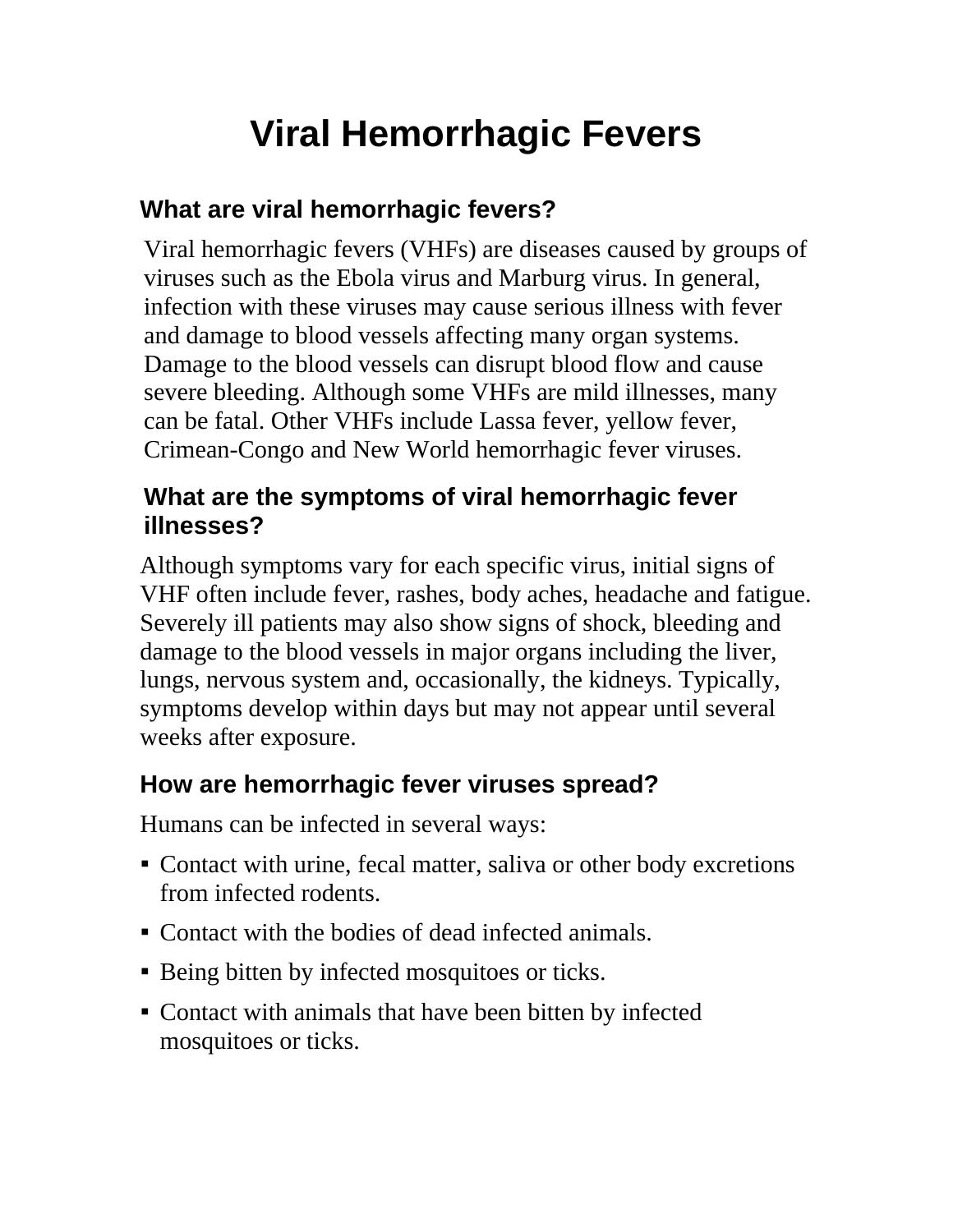Close contact with infected people or their body fluids. Ebola, Marburg, Lassa fever, New World hemorrhagic fever, and Crimean-Congo hemorrhagic fever viruses can be spread from person to person. People can also be infected by touching objects such as syringes and needles that have been contaminated with infected body fluids.

#### **Where do cases of viral hemorrhagic fever occur naturally?**

Hemorrhagic fever viruses are found around the world, but none of the VHF viruses are native to the United States. Because VHF viruses need an animal or insect host to survive, VHFs are rare outside of the areas where the host for the specific virus lives.

Rats and mice often carry VHF viruses, but the viruses may also be carried by ticks and mosquitoes. Occasionally, an infected traveler may carry a hemorrhagic fever virus from an area where the virus occurs naturally. If the virus is a type that can be transmitted by person-to-person contact, the traveler can infect other people. .

#### **How can cases of viral hemorrhagic fever be prevented and treated?**

The most effective way to prevent VHFs from being transmitted from person to person is medical isolation of infected patients and use of caution to prevent exposure of health care workers and others to the virus. Special care must be taken to properly dispose of medical wastes and tissues from infected patients.

There is no specific drug for treatment of VHF—patients receive supportive care. Patients infected with Lassa fever virus may respond to the antiviral drug ribavirin, if treated early in the course of infection.

The only licensed, approved vaccine for VHFs is for yellow fever; however, the vaccine must be taken prior to yellow fever exposure. Experimental vaccines for several other VHFs are being studied, but are not yet licensed or approved for general use.